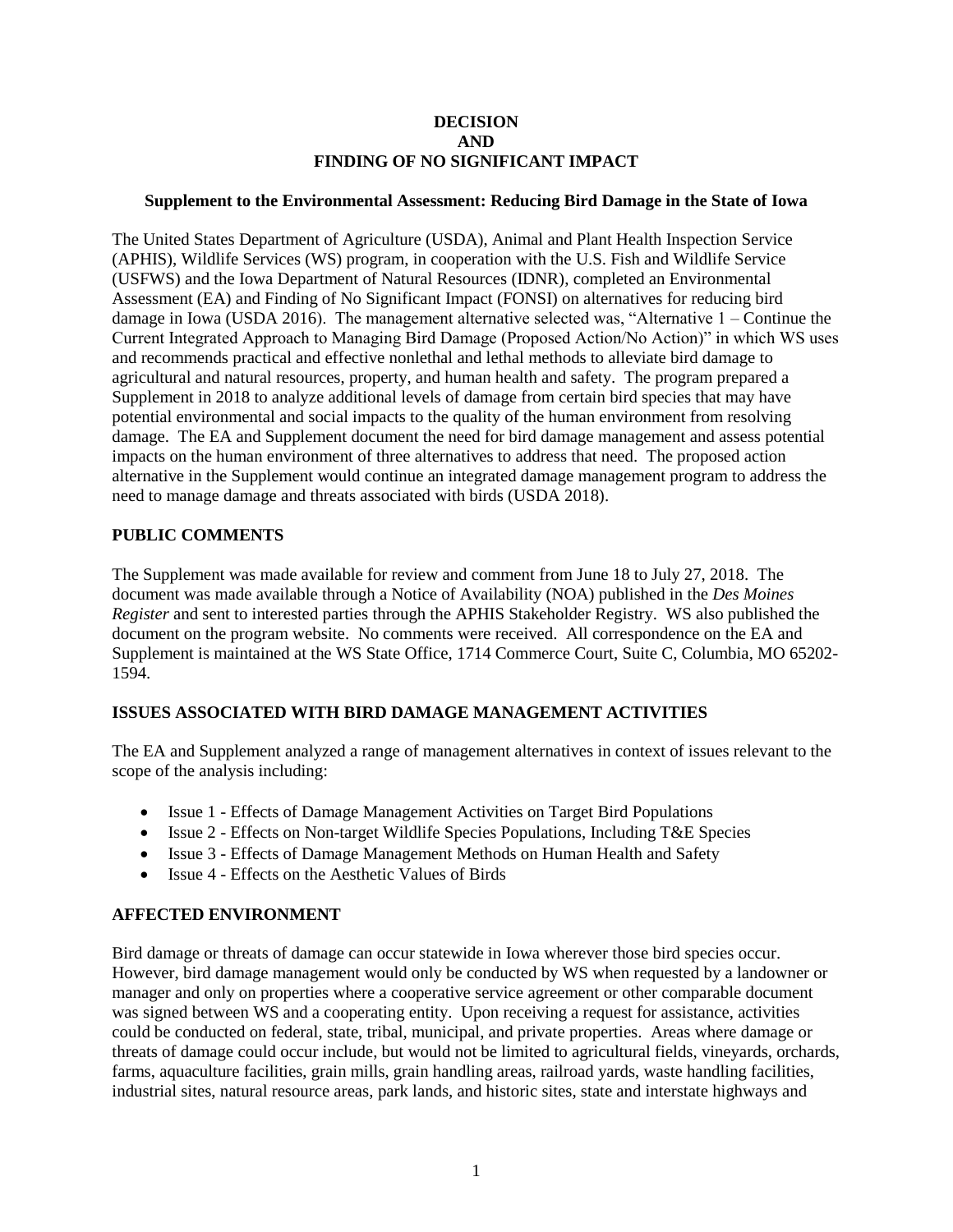roads, property in or adjacent to subdivisions, businesses, industrial parks, timberlands, croplands, and pastures, private and public property, and locations where birds are a threat to human safety through the spread of disease. The areas could also include airports and military airbases where birds are a threat to human safety and to property.

## **DESCRIPTION OF THE ALTERNATIVES**

The following three alternatives were developed to respond to the issues identified in Chapter 2 of the EA. A detailed discussion of the effects of the alternatives on the issues is described in the EA and Supplement; below is a summary of the alternatives.

## **Alternative 1 - Continue the Current Integrated Approach to Managing Bird Damage (No Action/Proposed Action)**

The proposed action/no action alternative would continue the current implementation of an adaptive integrated approach utilizing non-lethal and lethal techniques, as deemed appropriate using the WS Decision Model, to reduce damage and threats caused by birds. A major goal of the program would be to resolve and prevent bird damages and to reduce threats to human safety. To meet this goal, WS, in cooperation with the USFWS and the IDNR, would continue to respond to requests for assistance with, at a minimum, technical assistance, or when funding is available, operational damage management.

The adaptive approach to managing damage associated with birds would integrate the use of the most practical and effective methods to resolve a request for damage management as determined by sitespecific evaluations. City/town managers, agricultural producers, property owners, and others requesting assistance would be provided information regarding the use of appropriate non-lethal and lethal techniques. The USFWS could continue to issue depredation permits to WS and to those entities experiencing bird damage when requested by the entity and when deemed appropriate by the USFWS for those species that require a permit.

Under this alternative, WS could respond to requests for assistance by: 1) taking no action, if warranted, 2) providing only technical assistance to property owners or managers on actions they could take to reduce damages caused by birds, or 3) providing technical assistance and direct operational assistance to a property owner or manager experiencing damage.

The most effective approach to resolving wildlife damage is to integrate the use of several methods simultaneously or sequentially. The philosophy behind integrated wildlife damage management is to implement the best combination of effective management methods in a cost-effective manner while minimizing the potentially harmful effects on humans, target and non-target species, and the environment. Integrated damage management may incorporate cultural practices (e.g., animal husbandry), habitat modification (e.g., exclusion, vegetation management), animal behavior modification (e.g., scaring, repellents), removal of individual offending animals (e.g., trapping, shooting, and avicides), local population reduction, or any combination of these, depending on the circumstances of the specific damage problem.

### **Alternative 2 - Bird Damage Management by WS using only Non-lethal Methods**

Under this alternative, WS would be restricted to only using or recommending non-lethal methods to resolve damage caused by birds. Lethal methods could continue to be used under this alternative by those persons experiencing damage without involvement by WS. In situations where non-lethal methods were impractical or ineffective to alleviate damage, WS could refer requests for information regarding lethal methods to the state, local animal control agencies, or private businesses or organizations. Property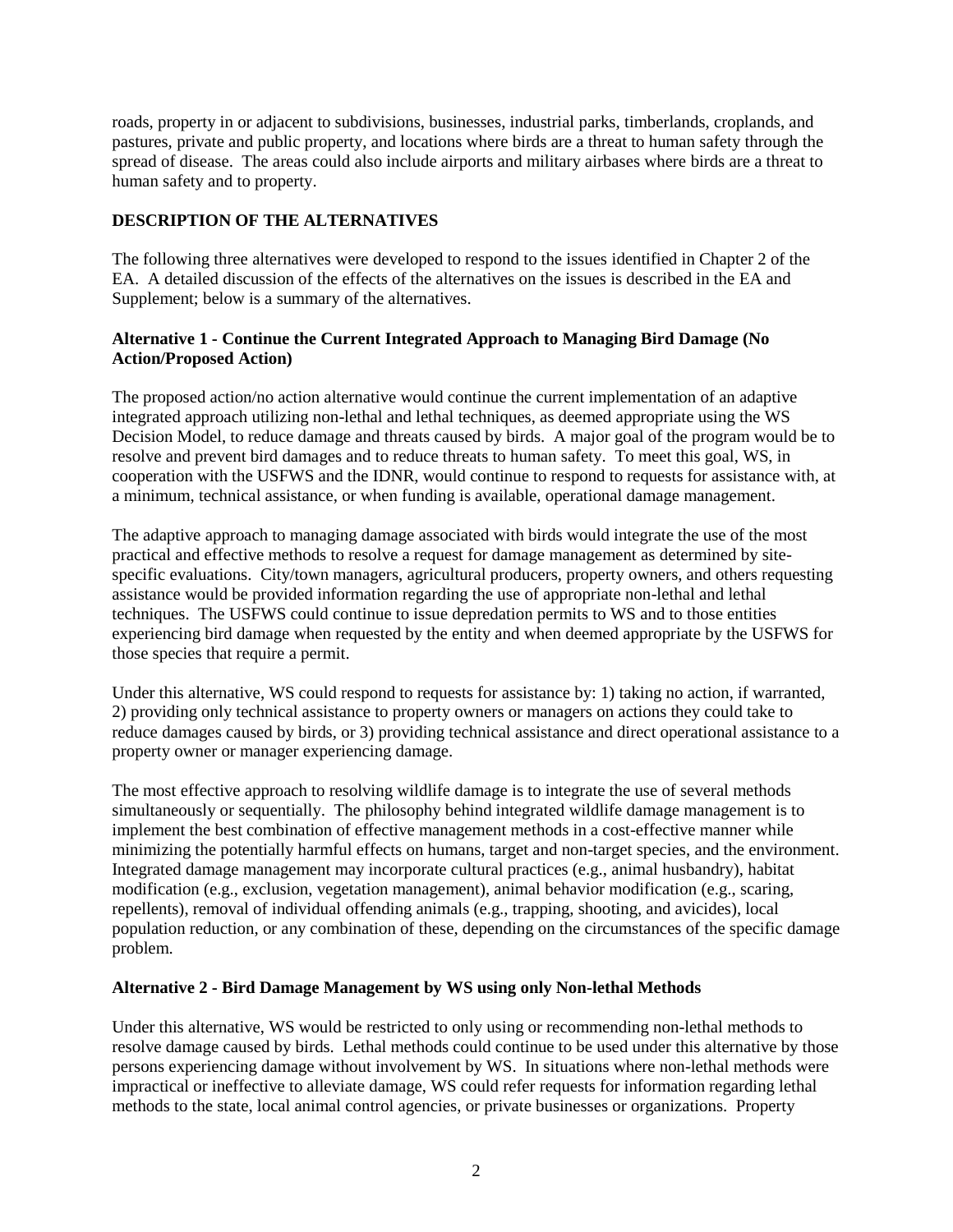owners or managers may choose to implement WS' non-lethal recommendations on their own or with the assistance of WS, implement lethal methods on their own, or request assistance (non-lethal or lethal) from a private or public entity other than WS.

## **Alternative 3 – No Bird Damage Management Conducted by WS**

This alternative precludes any activities by WS to reduce threats to human health and safety, and alleviate damage to agricultural resources, property, and natural resources. WS would not be involved with any aspect of bird damage management. All requests for assistance received by WS to resolve damage caused by birds would be referred to the USFWS, the IDNR, and/or private entities. This alternative would not deny other federal, state, and/or local agencies, including private entities from conducting damage management activities directed at alleviating damage and threats associated with birds.

## **CONSISTENCY**

Wildlife damage management activities conducted in Iowa are consistent with work plans, MOU's, and policies of WS, the IDNR, and the USFWS. WS reviewed the list of T&E species in Iowa as determined by the USFWS. Based on that review during the development of the EA, WS determined that activities conducted pursuant to the proposed action would have no effect on federally listed T&E species.

## **MONITORING**

The WS-Iowa program will annually review its effects on target bird species and other species addressed in the EA and Supplement to ensure those activities do not impact the viability of wildlife species. In addition, the EA and Supplement will be reviewed each year to ensure that the analyses are sufficient.

## **CUMULATIVE IMPACTS OF THE PROPOSED ACTION**

No significant cumulative environmental impacts were identified from any of the three alternatives, including the proposed action. Under the proposed action, the lethal removal of birds by WS would not have significant impacts on statewide bird populations when known sources of mortality were considered. No risk to public safety were identified under Alternative 1 since only trained and experienced personnel would conduct and/or recommend damage management activities. There would be a slight increased risk to public safety when persons who reject assistance and recommendations conduct their own activities when no assistance is provided under Alternative 3. However, under all of the alternatives, those risks would not be to the point that the effects would be significant. The analysis in the EA indicates that an integrated approach to managing damage and threats caused by birds would not result in significant cumulative effects on the quality of the human environment.

## **DECISION AND FINDING OF NO SIGNIFICANT IMPACT**

I have carefully reviewed the Supplement prepared for this proposal and the input from the public involvement process. I find the proposed action alternative (Alternative 1) to be environmentally acceptable, addressing the issues and needs while balancing the environmental concerns of management agencies, landowners, advocacy groups, and the public. Except as noted above for lethal removal of cormorants, the analysis in the EA and Supplement adequately addresses the identified issues, which reasonably confirm that no significant impact, individually or cumulatively, to the quality of the human environment are likely to occur from the proposed action, nor does the proposed action constitute a major federal action. Therefore, the analysis in the Supplement does not warrant the completion of an EIS.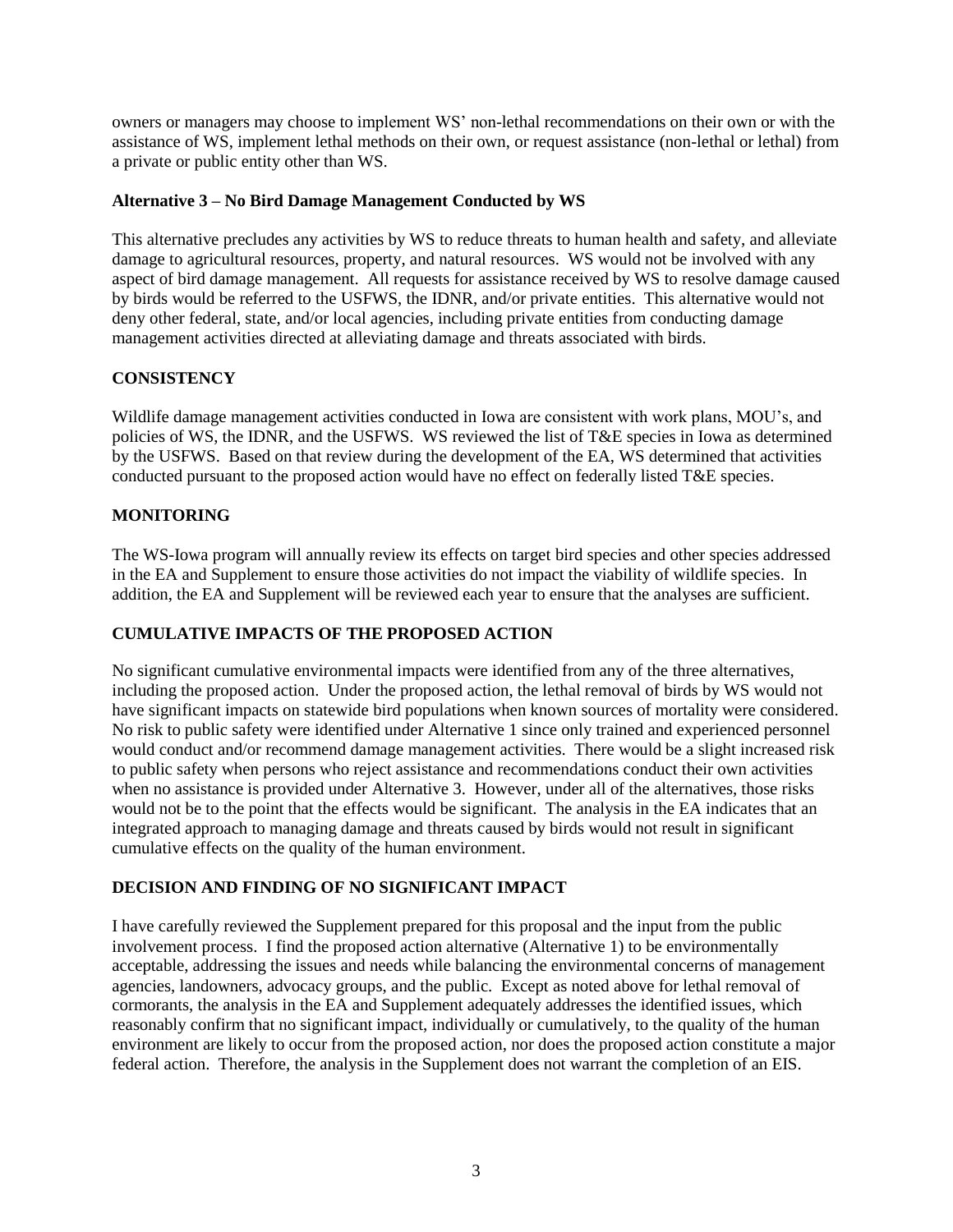Based on the analysis in the EA and Supplement, the need for action and the issues identified are best addressed by selecting Alternative 1 and applying the associated standard operating procedures. Alternative 1 successfully addresses (1) bird damage management using a combination of the most effective methods and does not adversely impact the environment, property, human health and safety, target species, and/or non-target species, including T&E species; (2) it offers the greatest chance of maximizing effectiveness and benefits to resource owners and managers; (3) it presents the greatest chance of maximizing net benefits while minimizing adverse effects to public health and safety; and (4) it offers a balanced approach to the issues of humaneness and aesthetics when all facets of those issues are considered. Further analysis would be triggered if changes occur that broaden the scope of damage management activities that affect the natural or human environment or from the issuance of new environmental regulations. Therefore, it is my decision to implement the proposed action/no action alternative (Alternative 1) as described in the EA and as revise in this Decision document.

Based on the analysis provided in the EA and Supplement, there are no indications that the proposed action (Alternative 1) would have a significant impact, individually or cumulatively, on the quality of the human environment. I agree with this conclusion and therefore, find that an EIS should not be prepared. This determination is based on the following factors:

- 1. Bird damage management, as conducted by WS in the state, is not regional or national in scope.
- 2. The proposed action would pose minimal risk to public health and safety. Based on the analysis in the EA and Supplement, the methods available would not adversely affect human safety based on their use patterns and standard operating procedures.
- 3. There are no unique characteristics such as park lands, prime farm lands, wetlands, wild and scenic areas, or ecologically critical areas that would be significantly affected. WS' standard operating procedures and adherence to applicable laws and regulations would further ensure that WS' activities do not harm the environment.
- 4. The effects on the quality of the human environment are not highly controversial. Although there is some opposition to bird damage management, this action is not highly controversial in terms of size, nature, or effect.
- 5. Based on the analysis documented in the EA, Supplement, and the accompanying administrative file, the effects of the proposed damage management program on the human environment would not be significant. The effects of the proposed activities are not highly uncertain and do not involve unique or unknown risks.
- 6. The proposed action would not establish a precedent for any future action with significant effects.
- 7. No significant cumulative effects were identified through the assessment. The EA and Supplement analyzed cumulative effects on target and non-target species populations and concluded that such impacts were not significant for this or other anticipated actions to be implemented or planned within the State of Iowa.
- 8. The proposed activities would not affect districts, sites, highways, structures, or objects listed in or eligible for listing in the National Register of Historic Places, nor would they likely cause any loss or destruction of significant scientific, cultural, or historical resources.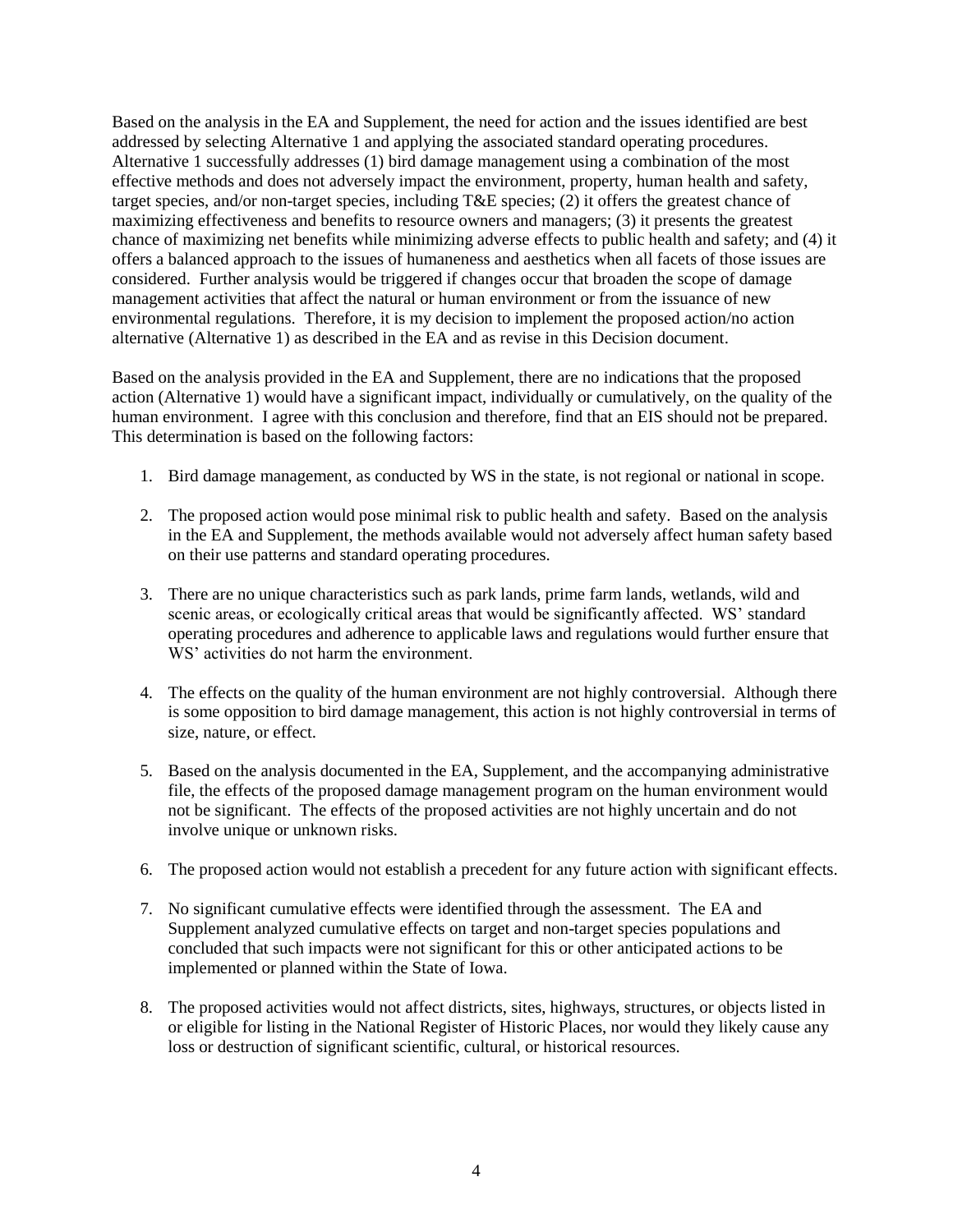- 9. WS has determined that the proposed program would not adversely affect any federally listed T&E species currently listed in the state. In addition, WS has determined that the proposed activities would not adversely affect state-listed species of concern.
- 10. The proposed action would comply with all applicable federal, state, and local laws.

The rationale for this decision is based on several considerations. This decision takes into account public comments, social/political and economic concerns, public health and safety, and the best available science. The foremost considerations are that: 1) bird damage management would only be conducted by WS at the request of landowners/managers, 2) management actions would be consistent with applicable laws, regulations, policies and orders, and 3) no significant effects to the environment were identified in the analysis. As a part of this Decision, the WS program would continue to provide effective and practical technical assistance and direct management techniques that reduce damage and threats of damage.

# WILLIE HARRIS Digitally signed by WILLIE HARRIS (2018) 2018<br>
<u>August 9, 2018</u>

Willie Harris, Director-Eastern Region Date USDA/APHIS/WS Raleigh, North Carolina